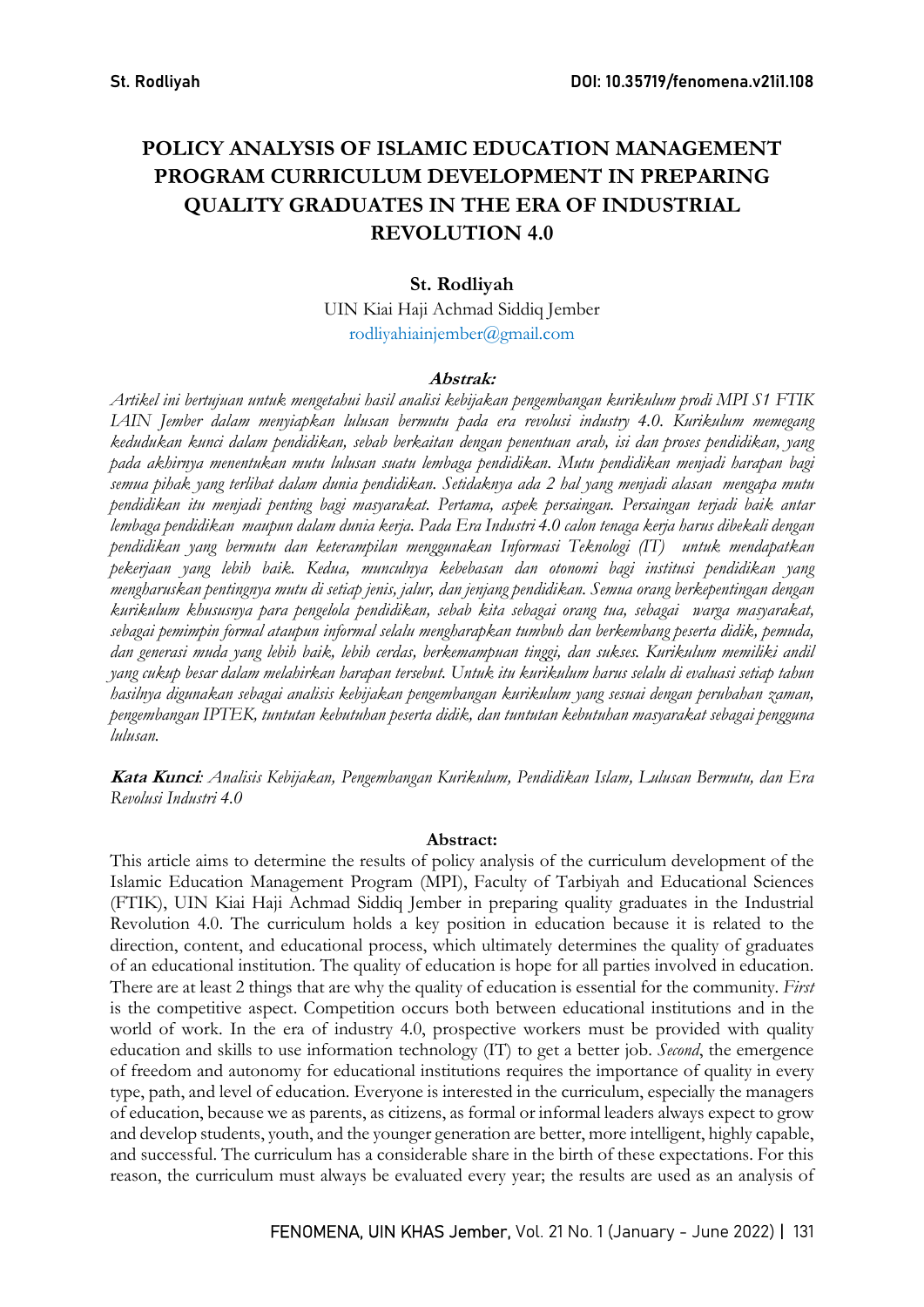the development policy of the curriculum by the changing times, the development of science and technology, the demands of the needs of students, and the demands of the needs of the community as a graduate user.

Keywords: Policy Analysis, Curriculum Development, Islamic education, quality graduates, and Industrial Revolution Era 4.0

## Introduction

Education is an effort to conduct a learning process for learners to achieve educational goals applied in a country. Education cannot be separated from life, as Rupert said. C. Lodge, in A. Heris Hermawan,<sup>1</sup> is "in this sense, life is education, and education is life." Education is inseparable from the curriculum that the government has set. A curriculum is a method used to improve the quality of education in a country.

Efforts to realize quality education are certainly not an easy job. The current condition shows that all efforts to improve the quality of education have been implemented, among others, the development of kurukulum, enhancing the quality of teachers, principals, and supervisors through various kinds of education and training, and infrastructure improvement.

The quality of education is influenced by the quality of the teaching and learning process. In contrast, the quality of the teaching and learning process is influenced by various interrelated components, namely student input, curriculum, educators, educational personnel, infrastructure, funds, management, and the environment. The curriculum is one of the very strategic components because it is a set of plans and arrangements regarding the objectives, content, learning materials, and ways used as guidelines for implementing learning activities to achieve specific educational goals.<sup>2</sup>

The quality of the study program determines the quality of education at the university. The quality of the study program has to do with the strength, ability, and efforts of the study program in implementing the functions of educational management to achieve the study program's vision, mission, and goals. Various strategies need to be implemented to achieve good quality improvement by the national standard of education (SNP). The study program quality improvement strategy is an effort to create a quality culture that encourages all components of human resources to give satisfaction to customers, both joy in providing services in the learning process and happiness of educational outcomes to their expectations.

<sup>1</sup>A. Heris Hermawan, Filsafat Pendidikan Islam, Jakarta : Direktorat Jenderal Pendidikan Islam Departemen Agama RI, 2009, 78.

<sup>2</sup> UU. RI. No. 20 Tahun 2003 Tentang Sistem Pendidikan Nasional, Kloang Klede Putra Timur. 2003.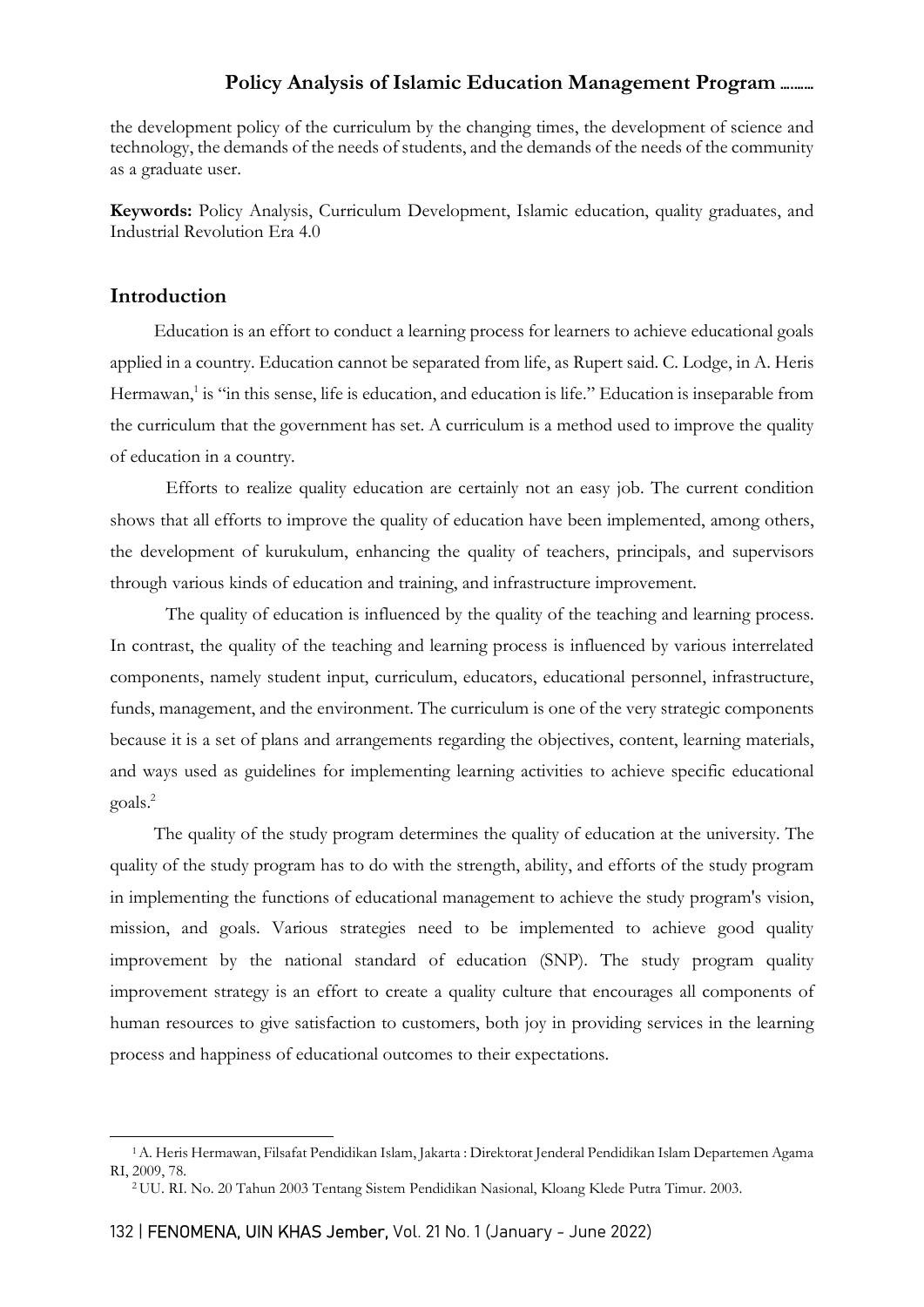Therefore, before preparing the curriculum, each academic unit first needs to conduct a study or analysis of the potential or strengths, weaknesses, opportunities, and challenges faced both at this time and in the future. This analysis will reference the curriculum development, followed by the formulation of vision, mission, strategy, and learning programs relevant to students' condition, potential, and needs and the surrounding area.

## Literature Review

### 1. Analysis of Islamic Education Policy

### a. Definition of Islamic Education Policy Analysis

Aceh Suryadi and H. A. R Tilaar,<sup>3</sup> in their book "Education Policy Analysis an Introduction," explain the various understanding of education policy analysis of some figures, among others:

- 1) Dunn: reveals that policy analysis is a procedure for producing information on societal problems and solving them.
- 2) Duncan MacRae: policy analysis is an Applied Social Science discipline that uses rational argumentation using facts to explain, judge, and generate thoughts to solve public problems.
- 3) Stokey and Zeckhauser analyze the policy as a rational process using rational methods and techniques.

While Ahmad Tafsir<sup>4</sup> defines Islamic education as guidance given by a person so that he develops optimally by the teachings of Islam.

From some of the above understanding, the analysis of Islamic education policy is a way or procedure in using a human version of and solving the problems of Islamic education policy by using the understanding possessed by the man himself.

### b. Factors Affecting Islamic Education Policy

1) Religious Factors

In the course of history, educational activities are determined by the background's vision, mission, and nature. In various literature has not been found the formulation of the vision-mission of Islamic education explicitly. Still, Abudin Nata explained that the vision, mission of Islamic education attached to the vision, the mission of the teachings of Islam itself are associated with the idea of the apostolate of the prophets, ranging from Prophet Adam As

<sup>3</sup>Aceh Suryadi dan H.A.R. Tilaar, Analisis Kebijakan Pendidikan, Sebuah Pengantar, Bandung: Rosdakarya, 1994, 40.

<sup>4</sup> A. Tafsir, Filsafat Pendidikan Islami, Bandung: Remaja Rosda Karya, 2013, 32.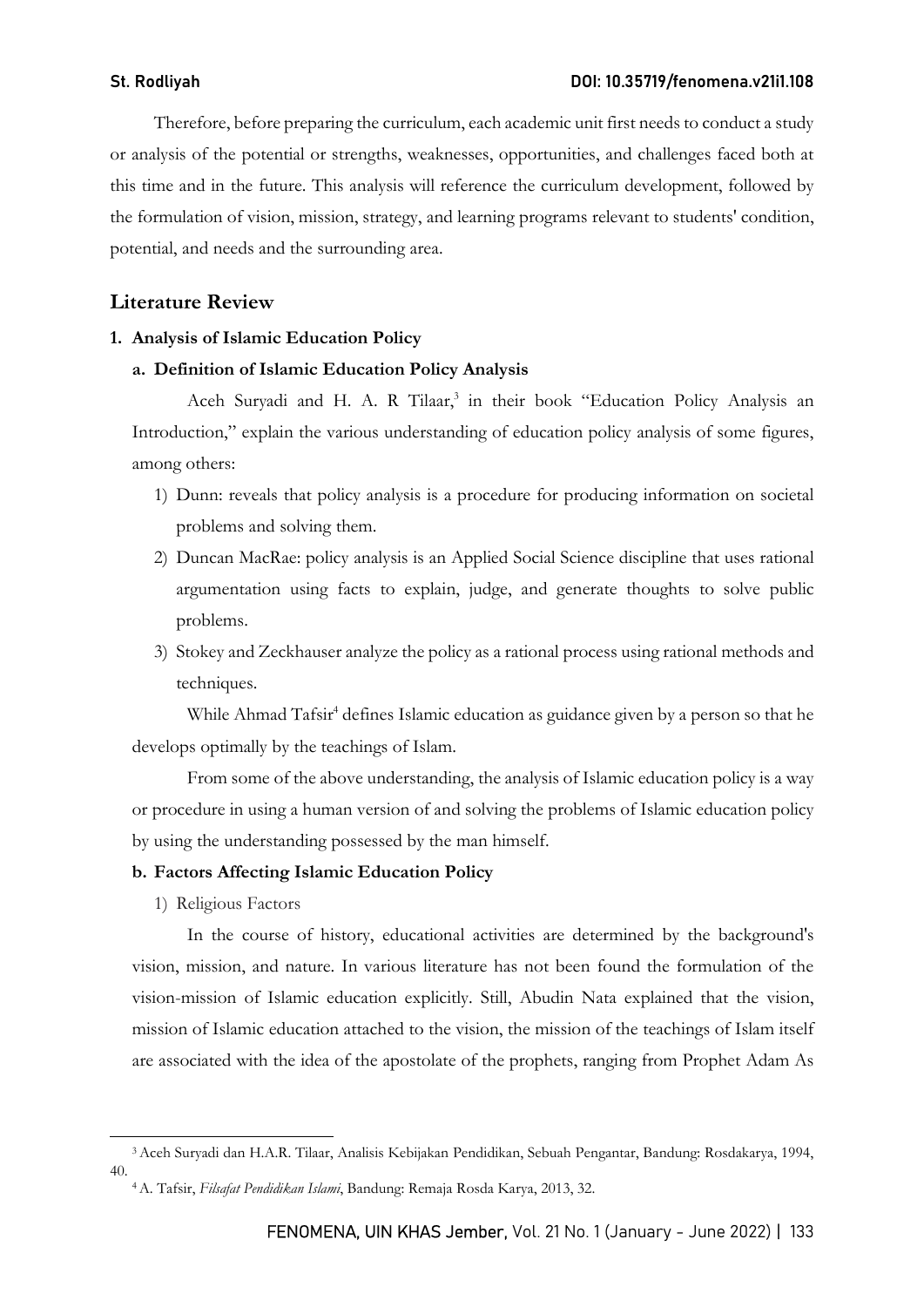to the apostolate of Prophet Muhammad, is building a human life that is obedient and submissive to Allah The Almighty and brings mercy to all nature.<sup>5</sup>

While the mission of Islamic teachings that glorify humans becomes the mission of Islamic education, the realization of a healthy human being physically, spiritually, and intellectually, as well as having knowledge, skills, noble morals, life skills that allow him to take advantage of various opportunities given by God, including the manager of natural wealth on land, in the ocean, even in space is the mission of Islamic education.

The mission of Islamic education indicates the need to associate Islamic education with the future because Islamic education that is not future-oriented will be outdated and not adaptive.

2) State Ideological Factors

Between Islamic education and Indonesian national education cannot be separated. It can be traced from two facets:

First, from the concept of preparing the Indonesian national education system itself. Second, from the nature of Islamic education in the religious life of Muslims in Indonesia. The preparation of a national education system should be concerned with the problems of humanity's existence and the Indonesian nation's presence, both about the past, present, and future development possibilities.

The existence of the Indonesian nation was realized with the proclamation of independence on August 17, 1945, which showed that the Indonesian nation was independent and united. Fully sovereign state." The Indonesian government has been determined to build and develop the country with Pancasila as the foundation of ideology and UUD 1945 as its constitutional foundation".<sup>6</sup>

### 3) Factors of development of society

The development of the world community and Indonesia is ensured towards the informatical society, as a continuation of modern society. If modern society has the characteristics of rational, forward-oriented, open, respect for Time, Creative, independence, and innovation, then the information society with these characteristics is not enough. In addition to these characteristics, it still needs to be supplemented by mastering and utilizing information flows, competing, turning challenges into opportunities, and learning various strategies in solving multiple problems encountered-advances in the field of information impact the psyche and personality of the society.

<sup>&</sup>lt;sup>5</sup> Abudin Nata, *Modernisasi Pendidikan Islam di Indonesia*, Jakarta: UIN Jakarta Press, 2006, 25.

<sup>6</sup> Rochidin Wahab, Sejarah Pendidikan Islam di Indonesia, Bandung: Alfabeta, 2004, 45.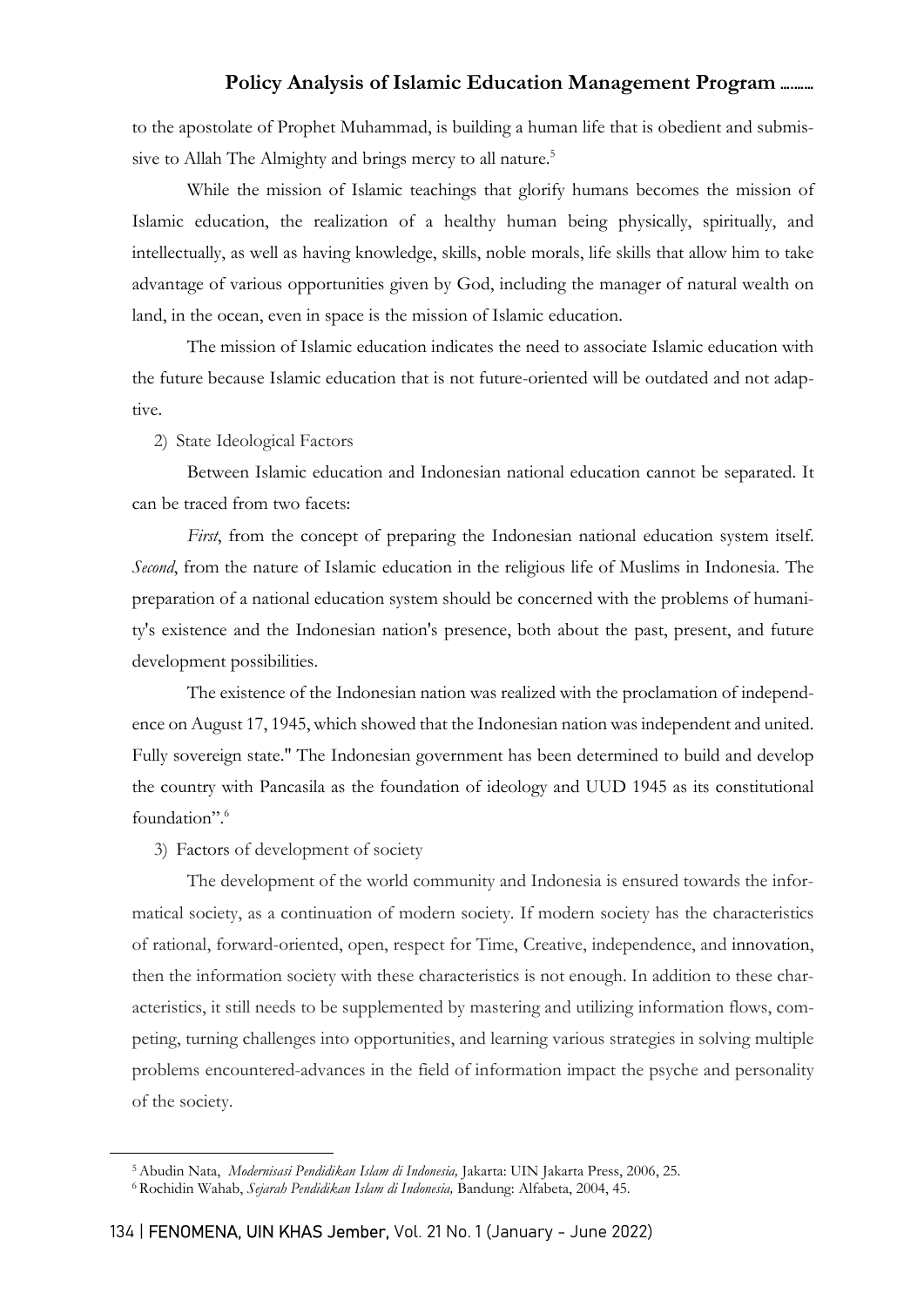4) Factors of Development of Science

The progress of science and technology in these three decades has influenced all the lives of individuals, societies, and countries. The presence of science and technology is now a question of how the existence of Islamic education faces the rapid development of science and technology. Islamic education, especially its institutions, must master science and technology. Islamic education strategy in the face of the progress of science and technology, according to Hasbullah, is:

- a) creative motivation of students towards developing science and technology, and the reference is Islamic values.
- b) educating skills, utilizing science and technology products for the welfare of human life and Muslims.
- c) creating a solid interweaving between religious teachings and science and technology.
- d) instill a general attitude and insight into the future of human life through the ability to interpret religious teachings from their pure and contextual sources with the future of human life."<sup>7</sup>

The point of mind expressed is that Islamic education should be directed so as not to drift due to the progress of science and technology. This strategy is a solution for Islamic education to be able to do, although Islamic education cannot be separated from the Holy Qur'an and sunnah.

### c. Methodology of Islamic Education Policy Analysis

Policy analysis can be divided into two major parts: quantitative and qualitative methodology. It is almost certain that the approach in policy analysis is entirely qualitative. This is because policy analysis is a process of understanding policy problems so that it can give birth to an idea and thought about the ways of solving them.

Qualitative methodology in policy analysis is more interested in profoundly understanding policy problems than looking at policy problems for generalization. Qualitative methodology prefers to use in-depth analysis, which examines policy problems on a case-by-case basis because this qualitative methodology believes that the nature of one problem will be different from the nature of another problem. What results from this qualitative methodology is not a generalization but a deep understanding of a problem.

Quantitative methodology is a more active form of the empiricism paradigm, often called the "quantitative-empirical" approach. This quantitative approach is interested in objectively measuring social problems. To be able to measure, each social issue is first translated into

<sup>7</sup> Hasbullah, Kapita Selekta Pendidikan Islam, Jakarta: Grafindo Persada, 1996, 29.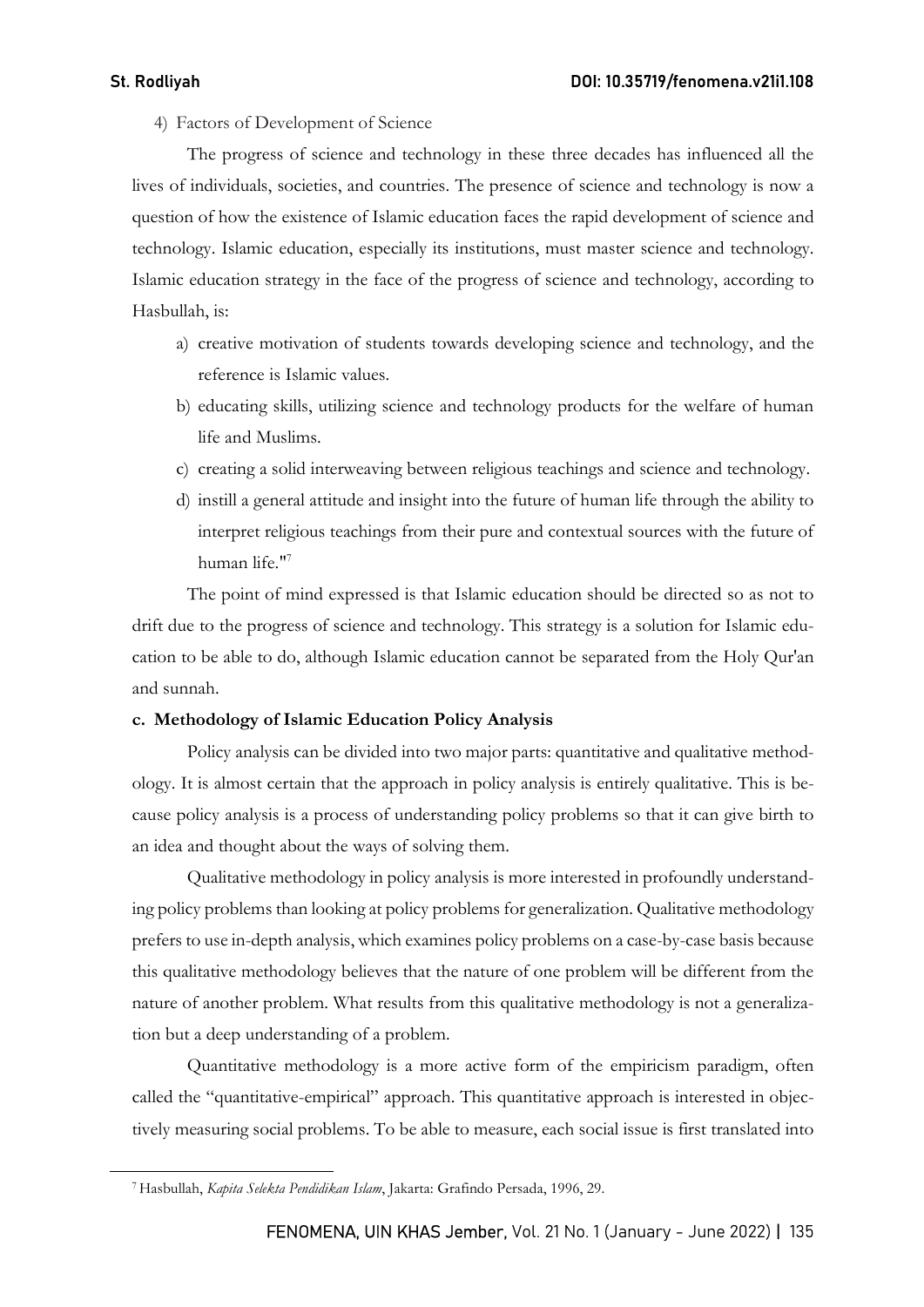several components of the problem, indicators, and variables. The main objective of this quantitative methodology is not to explain a problem but to produce a generalization. With this generalization, researchers or policy analysts must create policy alternatives that can be applied as a whole in a broader scope.<sup>8</sup>

### d. Educational Policy Analysis Approach

The policy analysis approach includes two major parts in the policy analysis literature, namely the descriptive system and the normative method.

- 1) The descriptive approach is a procedure or method used in science development research, both pure and applied science, to explain a symptom in society. The term used by Cohn regarding this descriptive approach is a positive approach that is manifested in the form of scientific efforts in presenting the State of Art or the state of what is of a symptom that is being studied and that needs to be known by the user.<sup>9</sup> The objective of the descriptive approach in policy analysis is that decision-makers understand the problems being highlighted from a policy.
- 2) The normative approach, often called the prescriptive path, is an attempt in science to offer a norm, rule, or "prescription" that the user can use to solve the problem. This approach aims to facilitate the users of research results in determining or choosing one of several options ways or procedures that are most efficient in dealing with or solving a problem.<sup>10</sup>

### 2. Curriculum Development

Curriculum development is to direct the curriculum to the expected educational goals because of the various positive influences that come from outside or within itself, hoping that students can face their future well.<sup>11</sup> Curriculum development is the process of curriculum planning to produce a comprehensive and specific curriculum plan. This process involves selecting and organizing various components of the teaching-learning situation.<sup>12</sup>

While curriculum development is a tool to assist teachers in performing the task of teaching materials, attracting students, and meeting the community's needs, meanwhile, Beane, Toepfer, and Allesia stated that curriculum development is a process in which participation at various levels in making decisions about goals, about how dreams are realized through the teaching and learning process, and whether the tools and plans are harmonious and effective.<sup>13</sup>

<sup>8</sup>Aceh Suryadi dan H.A.R. Tilaar, 48-49.

<sup>9</sup> Aceh Suryadi dan H.A.R. Tilaar, 46-48.

<sup>10</sup>http://immstitwates.blogspot.com/2014/04/ makalah nuryani dkk. analisis-kebijakan-pendidikan.html

<sup>11</sup>Dakir, Perencanaan dan Pengembangan Kurikulum, Jakarta : PT Rineka Cipta, 2004.

<sup>&</sup>lt;sup>12</sup> Oemar Hamalik, Kurikulum dan Pembelajaran, Jakarta : Bumi Aksara, 2011, 183.

<sup>13</sup>Ahmad, Dkk.1998. Pengembangan Kurikulum. Untuk IAIN dan PTAIS Semua Fakultas dan Jurusan, Bandung : Pustaka Setia, 1998, 63.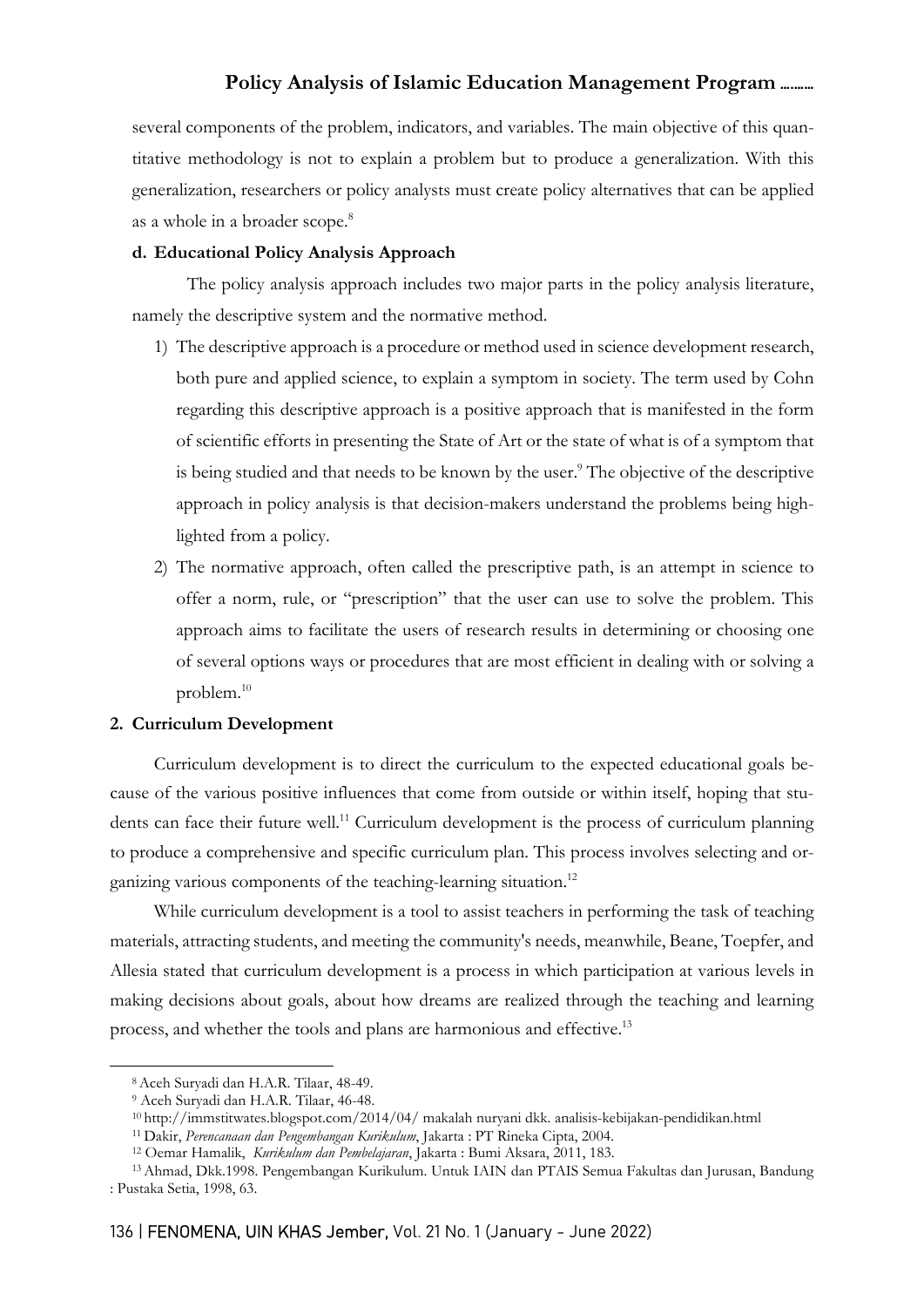From some of these definitions, it can be concluded that the purpose of curriculum development is a process of planning, producing a new curriculum that is better through the steps of curriculum preparation based on the results of the assessment of the curriculum that has passed, to provide better teaching and learning conditions.

### 3. Quality Graduates

According to the dictionary of Indonesian language (KBBI), quality is the same as the quality of an object's good or bad condition; levels, levels, or degrees such as intelligence, intelligence, and so on.<sup>14</sup> Quality or quality in the discipline of school management is called effective and efficient. Effective is an action that can affect, give results and be helpful for the organization. Efficient is a way of doing activities by considering accuracy, cost, time, energy, and other resources. In general, quality or quality is a comprehensive description and characteristics of goods or services that indicate their ability to satisfy expected or implied needs.<sup>15</sup>

In general, quality is the overall description and characteristics of a good or service that shows its ability to satisfy expected or implied needs. In the context of education, the definition of quality includes the input, process, and output of education.

Quality graduates are viewed from the point of view of the process when the educational component is actively involved and supports the learning process together, giving a positive influence on the development of students, such as inputs include teaching materials, learning methodologies, learning infrastructure, administrative management and other appropriate resources such as the creation of a conducive and representative learning environment. At the same time, the quality of students from the aspect of learning outcomes is standardized on the results of success or learning achievements or the level of learning achievement achieved by a student achievement when he graduated from college.<sup>16</sup>

The quality of education or school quality is often focused on the quality of graduates. Still, education or school can't produce quality graduates if not through a quality educational process. The word quality is often debated about what" quality " is. One definition of quality is (measure) good or bad an object; rate; degree or degree (intelligence, intelligence, and so on).<sup>17</sup>

### 4. Industrial Revolution Era 4.0

Please note the era of the Industrial Revolution 4.0 is a trend in the industrial world that combines automation technology with cyber technology. This trend has changed many human lives, including the economy, education, the world of work, and even man's lifestyle. In short, Revolution 4.0 imparts intelligent technologies that can connect with different areas of human  $life.<sup>18</sup>$ 

<sup>14</sup> Mone, 2002: 768.

<sup>15</sup> Mone, 2002: 7.

<sup>&</sup>lt;sup>16</sup> Edward Sallis, Total Quality Management in Education (alih Bahasa Ahmad Ali Riyadi), Jogjakarta: IRCiSoD, 2008.

<sup>17</sup>www.kamus bahasa indonesia.org/mutu

<sup>18</sup> https://www. maxmanroe.com, revolusi industry 4.0. Artikel Viranda Tresya, 2018, Mahasiwa Universitas Muhammadiyah Malang.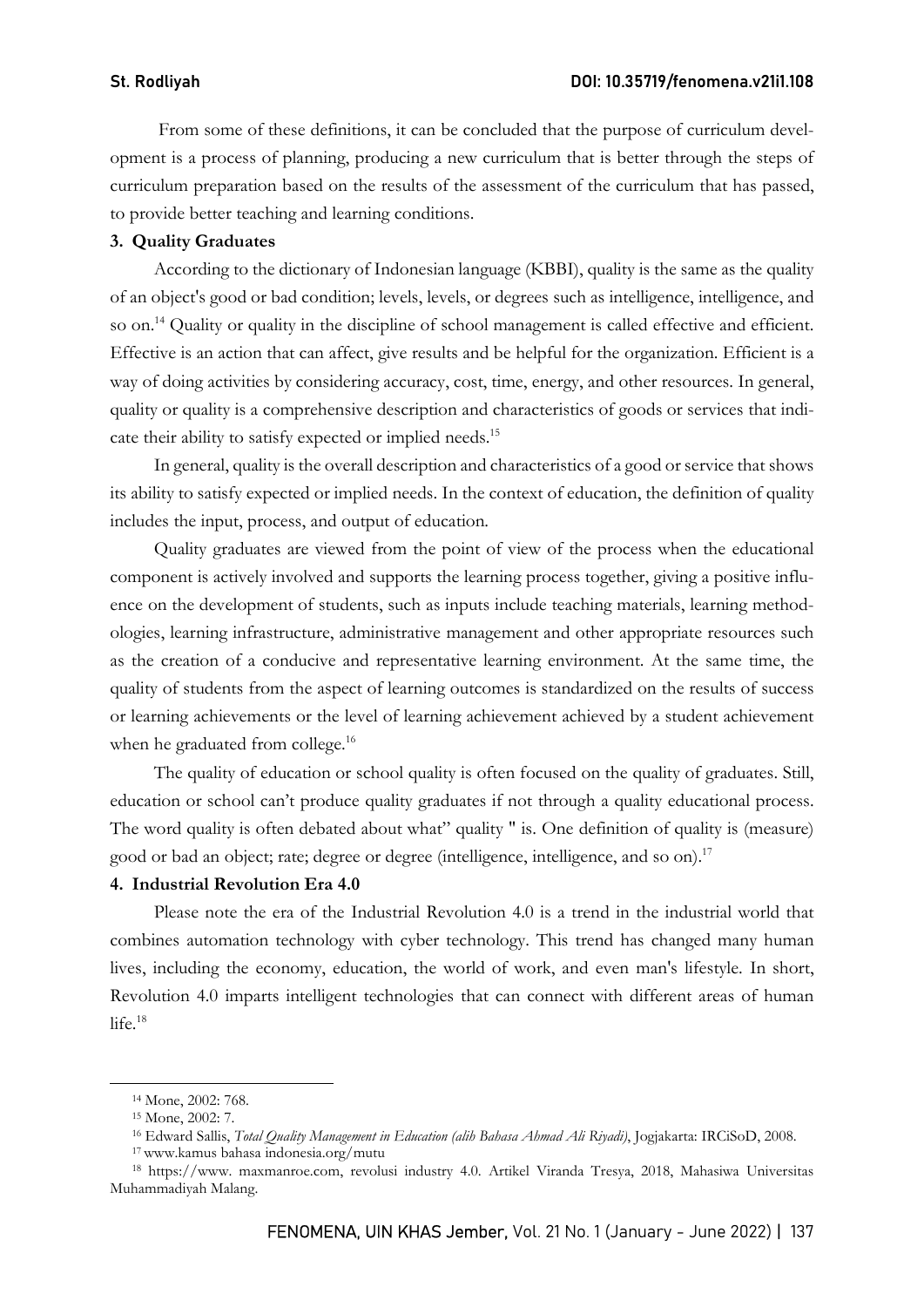The Industrial Revolution 4.0 can be the era of quality competition or the quality of a product. Quality products will be in demand by consumers. Otherwise, non-quality products will be abandoned by consumers. Likewise, universities in the era of the Industrial Revolution 4.0 must be based on quality if not wanted by consumers. How the university participates in educational services and the development of human resources has advantages.

As prospective economists studying at the university, the students expect the results of their education to have a double value, namely science, degree, skills, experience, beliefs, and noble behavior that can compete in the era of the Industrial Revolution 4.0. All of them are needed to enter the world of work and prepare to open jobs by expecting a better and more prosperous life.<sup>19</sup>

# 5. Policy Analysis of Islamic Education Management Program curriculum development in preparing quality graduates in the Era of Industrial Revolution 4.0.

The most urgent demand in spurring the development of quality education and relevant to the needs of the world of work in the era of the Industrial Revolution 4.0 is to improve the ability to conduct policy analysis. Policy analysis is an Applied Social Science discipline that uses rational argumentation by using facts to explain, assess, and generate thinking to solve public problems.<sup>20</sup>

While the analysis of education policy is a procedure to produce educational information, using data as one of the inputs for the formulation of several alternative policies in making decisions that are political to solve the problem of university education as one of the educational institutions responsible for providing quality education, and also reliable in the field of development, these responsibilities are contained in the Tri Dharma, namely the first in the field of education and teaching, the second field of research, and the third field of community service.

The university was organized to deliver students (students) to be human beings who survive in their day. Along with the passage of time and the dynamics of people's lives today, Islamic religious university is experiencing uncertainty in determining the direction of their development because it is faced with the challenges of professionalism and the labor market.<sup>21</sup>

One of the ways that are considered crucial in preparing the above competencies is by developing the MPI program curriculum every 3-5 years based on the evaluation of the curriculum that has been implemented. The curriculum needs to be well formulated. In principle, the university is education on the school education path at a higher level than secondary education on the school

<sup>&</sup>lt;sup>19</sup> M. Rosul Asnawi, Strategi meningkatkan Lulusan Bermutu di Perguruan Tinggi. Jurnal. Makara, Sosial Humaniora, Vol. 9. No.2 Desember 2005: 66-7.

<sup>20</sup> Duncan MacRae, Jr., The Social Function of. Social Science (New Haven, CT: Yale University Press, 1976

<sup>21</sup> (Nurdin: 2011)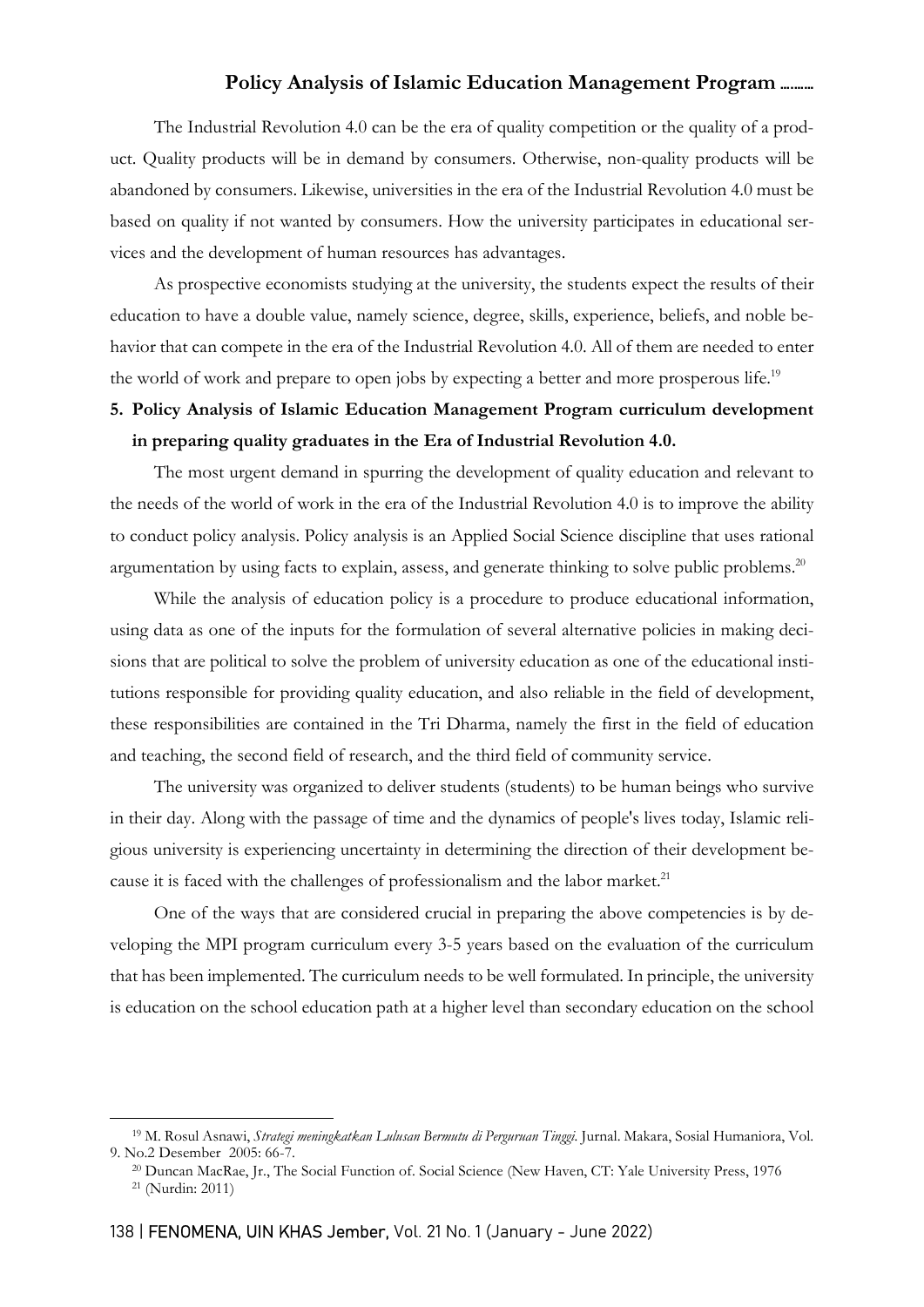education path.22 The University aims: first, to prepare students to become members of the community who have academic and professional skills that can apply, develop and enrich the repertoire of Science, Technology, and the arts. Second, develop and disseminate science, technology, and the arts and seek their use to improve the standard of life of the community and enrich the National Culture.

## Research Methods

The research approach used is qualitative descriptive type. The location of this study is UIN Kiai Haji Achmad Siddiq Jember. Determination of research subjects using purposive. The subjects consisted of; Vice-Rector 1 academic affairs, Vice Dean 1 academic affairs, head of Islamic Education Management Program (MPI), lecturers, graduates, and students. Data collection techniques use semi-participant observation, in-depth interviews, and documentary studies. Data analysis using qualitative descriptive analysis with Miles and Huberman interactive model with three steps: data condensation, data presentation, data verification/conclusion, and SWOT analysis. While the validity of the data uses credibility, including peer discussion and triangulation, then dependability and confirmability so that research results can be accounted for.

## Discussion of Research Results

1. Factors affecting Curriculum Development Policy of Islamic Education Management Study Program (MPI), Faculty of Tarbiyah and Educational Sciences (FTIK) at UIN Kiai Haji Achmad Siddiq Jember in preparing quality graduates in the era of Industrial Revolution 4.0

From the results of interviews, observations and corroborated with documentation, the findings of research on the analysis of factors that affect the development of the curriculum of the Islamic Education Management Program (MPI) in preparing quality graduates in the era of the Industrial Revolution 4.0 are (1) because of the government's policy on the Indonesian National Qualification Framework (KKNI), (2) because of the changing times and, (5) the demands of graduate users, (6) because of the change of leaders at the university and faculty level, (7) the demands of increasing human resources (HR) to face the era of the Industrial Revolution 4.0

The findings of the above research, by the theory put forward by Muhammad Ali (2009: 12), said that:" in the analysis of needs, the preparation of the curriculum needs to recognize what types of conditions are felt by the community that is seen to improve the standard of life. Based on the

<sup>22</sup> Peraturan Pemerintah Nomor 60 Tahun 1999, tentang Pendidikan Tinggi, Bab I Pasal 1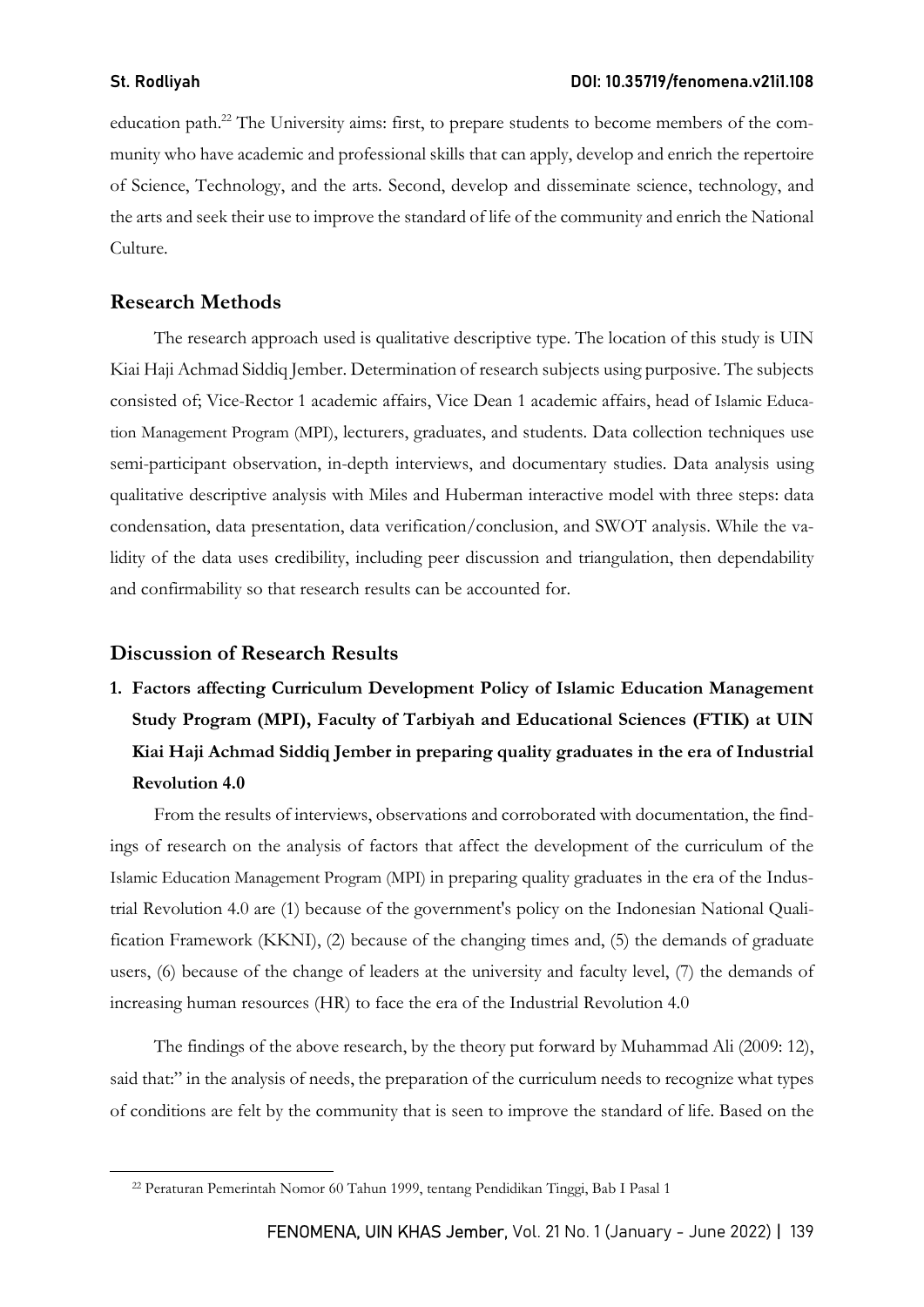needs that can be identified, a priority scale is drawn up, which are the types of conditions that are considered the most important to strive for their fulfillment.

Based on the opinion of Muhammad Ali, it is natural that the educational curriculum is constantly changing and evolving to the needs of education where all components of the nation participate in encouraging education providers always to carry out the process of improvement, modification, and evaluation of the curriculum used. In the process of quality control of education, the curriculum is an essential device because it becomes the basis for ensuring the competence of graduates from the educational process. The curriculum should permanently be changed periodically to suit the dynamic needs of graduate users over time.

The above findings are also by The Theory of Sukmadinata (2006: 158), which says that three factors influence curriculum development, namely: (1) University, (2) society, and (3) value system.

a. University

The university has at least two influences on the curriculum; first, in terms of the development of science and technology in general higher education. Knowledge and technology contribute a lot to the content of the curriculum and the learning process. The type of knowledge acquired at the university will influence the content of the lessons developed in the curriculum. In addition to being the content of the curriculum, the development of technology also supports the development of educational tools and media.

Second, in terms of developing education and teacher training and preparing teachers of educational institutions of educational personnel (LPTKS, such as FTIK, FKIP, STKIP), it should permanently be changed curriculum and developed by the changing times and the development of science and technology. The curriculum of educational institutions also affects the development of the curriculum, primarily through the mastery of knowledge and teacher training skills of the teachers it produces. Mastery of science, both education and science fields of study, and the teaching ability of teachers will significantly affect the development and implementation of the curriculum. Lecturers or teachers who teach at various levels and types of schools, ni adults, are generally prepared by the educational institutions of educational personnel (LPTK) through various programs, namely the teacher professional education program.

### b. Society

The university is part of the community, which is in charge of preparing students to be able to live in the community. As a part and agent of society, the university is strongly influenced by the community environment in which the university is located. The content of the curriculum should reflect the condition of its users and efforts to meet their needs and demands.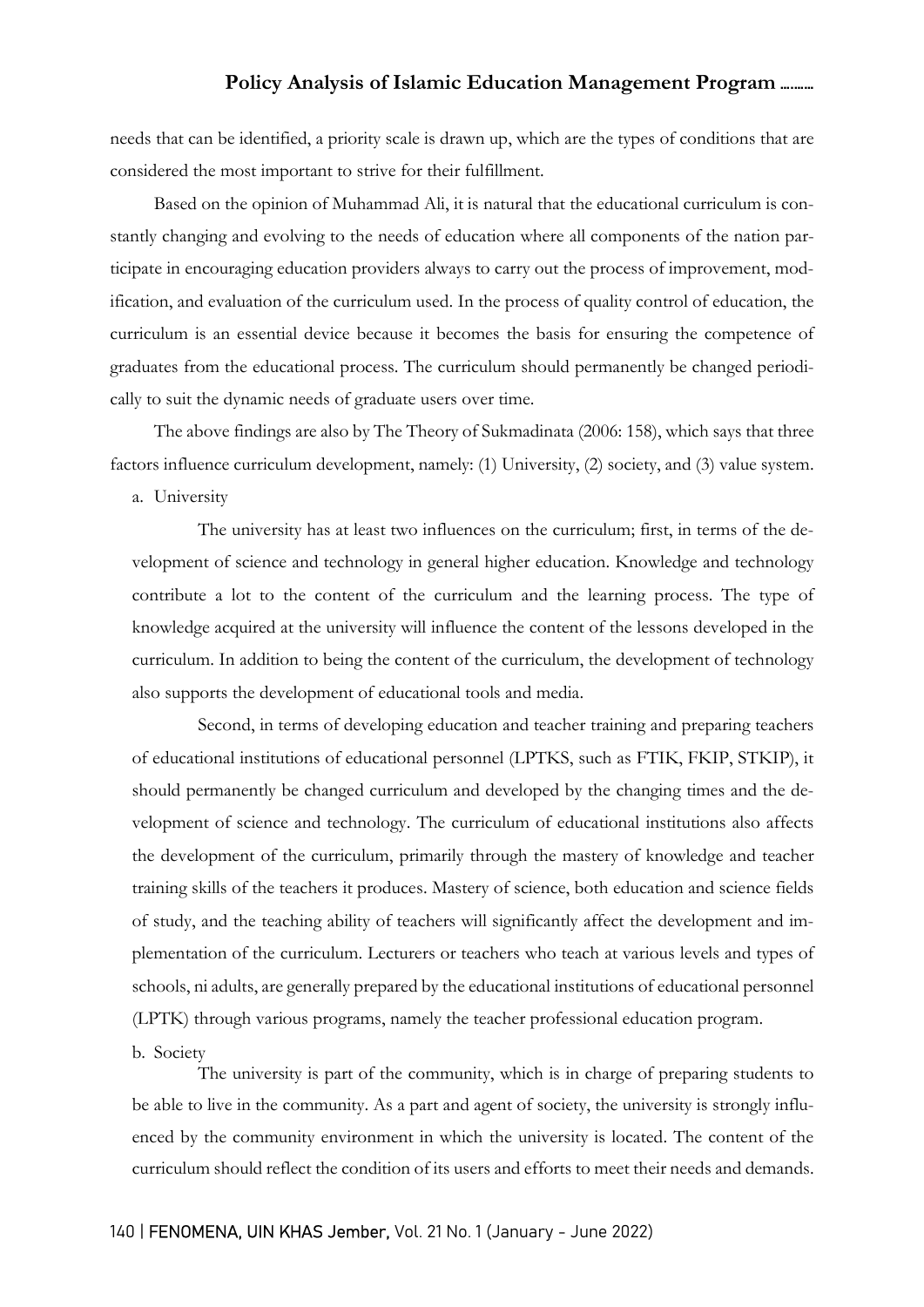The society that exists around the university may be homogeneous or heterogeneous. The university is obliged to absorb and serve the aspirations of the community. One of the strengths that exist in society is the business world. The development of the business world in the community will affect the development of the curriculum. This is because the university prepares children to finish college and be able to live, work, and try. The type of work in society has implications for universities' curricula developed and used.

c. Value System

There are a system of values in social life, moral, religious, social, cultural, and political matters. School as a community institution is also responsible for maintaining and inheriting positive values that grow in the community. The value system that will be held and continued must be integrated into the curriculum. The problem for curriculum developers is that the value that exists in the community is not just one. Society is generally heterogeneous, consisting of various ethnic groups, vocational groups, intellectual groups, social groups, religious, and spiritual groups, each of which has distinctive and unequal values. In society, there are also aspects of social, economic, political, physical, aesthetic, ethical, religious, etc. These aspects often also contain different values.

In reality, the change and development of the curriculum are inseparable from the policy of the University in question, the demands of society as a graduate user, and the value system, both moral, religious, social, cultural, and political values. These values significantly affect the formation of the university's study programs curriculum.

In addition to the above, some factors affect the development of the curriculum, namely:

- a. National socio-cultural diversity is the basis for developing various curriculum components such as objectives, content, processes, and evaluation. Social diversity, culture, political aspirations, and economic capabilities are a reality of Indonesia's people and the nation. The fact is indeed positioned as a peripheral object in the national curriculum development process. The community as a source of learning should be used as a source of curriculum content. Therefore, values, morals, customs, and traditions must be accommodated in the curriculum. Furthermore, the curriculum should be able to support the purpose of the curriculum in developing the quality of humanity of learners. In addition to religion, literature, language, sports, and art are contents that can support the development of student humanity.
- b. The environment of the academic unit is lecturers, learning resources, and learning objects that are part of student learning activities.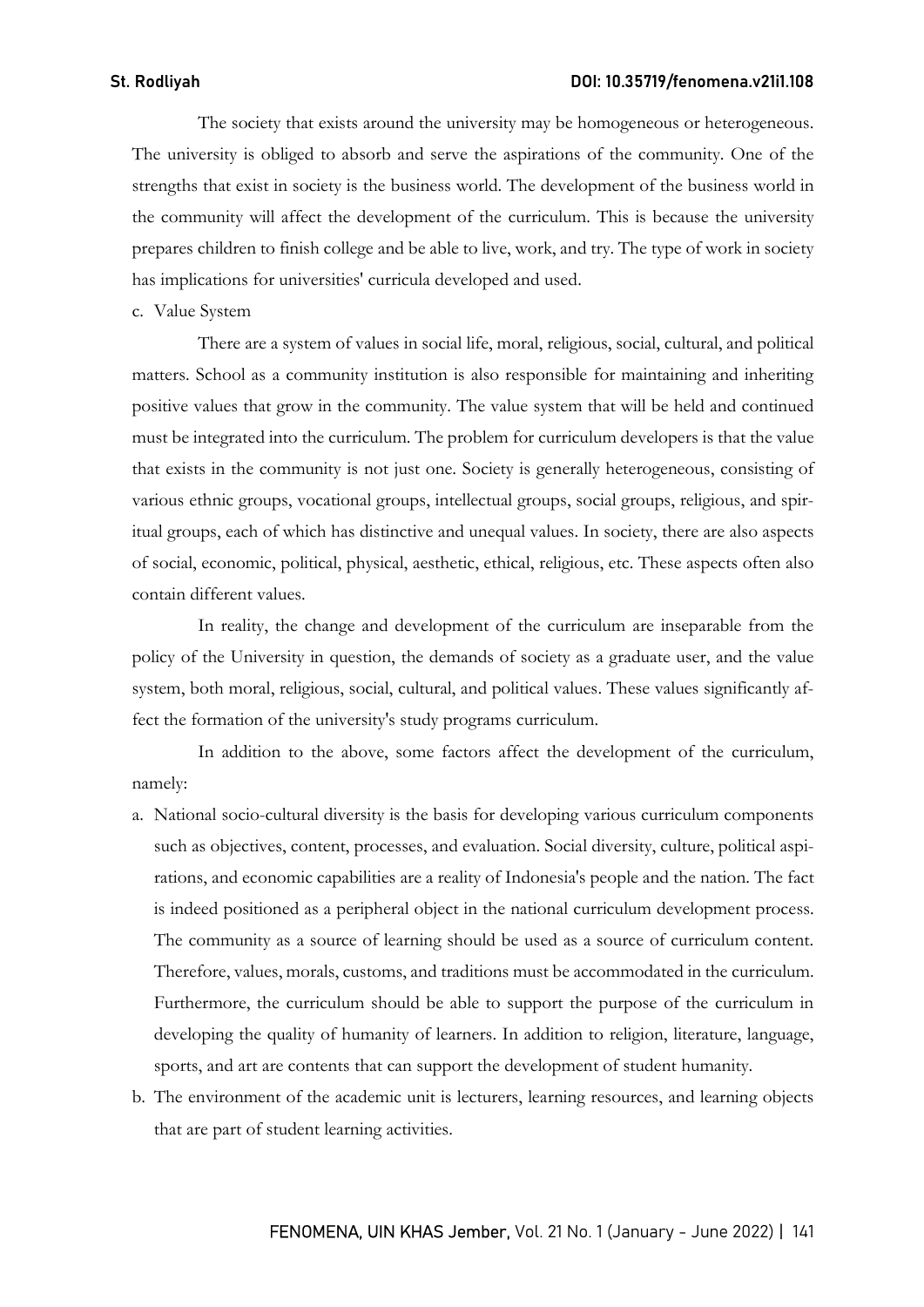Curriculum development as a process occurs in academic units or universities. This development must be preceded by socialization so that developers (lecturers) can develop a curriculum in learning plans, classroom learning processes, and appropriate evaluations. Universities and other stakeholders can jointly formulate a curriculum that suits the needs, situation, and environmental conditions in which the university is located. Universities can partner with educational stakeholders, such as the world of industry, crafts, tourism, farmers, fishers, professional organizations, and so on, so that the curriculum created by the study program is to the needs in the field.

c. Regional needs. The curriculum as an idea must be developed at the national level, while the curriculum in documents can be designed in the regions. Decisions about the type of information, the format of the semester lecture plan (RPS), and the components of the curriculum (objectives, materials, learning process, and evaluation) are determined at the regional level as well, where the college is located.<sup>23</sup>

The opinion of Toni Pandu (2009) is not much different from the idea of Sukmadinata that the factors that influence the change and development of the curriculum are (1) national social-cultural diversity relevant to the demands of the community as a graduate user, (2) the environment of education units relevant to higher education, and (3) regional needs relevant to the value system in an area where the educational institution is located.

2. Policy analysis of the development of the vision, mission, and objectives of the Islamic Education Management Program (MPI), Faculty of Tarbiyah and Educational Sciences (FTIK), UIN Kiai Haji Achmad Siddi Jember in preparing quality graduates in the era of the Industrial Revolution 4.0

Based on the interviews, observations reinforced with documents and SWOT analysis, vision, mission, goals, and profiles of the Islamic Education Management Program (MPI) in preparing quality graduates in the era of the Industrial Revolution 4.0. the conclusion is generally acceptable by students and the public, especially graduate users, but still must be refined by (1) the changing times and development of Science and Technology (Industrial Revolution era 4.0) (2) the demands of students who do not want to become teachers but become pure administrative personnel, and (3) the demands of graduate users (the world of work). For this reason, the vision, mission, goals, and profile of the curriculum starting in 2013, 2015, 2018 were refined into the 2019 curriculum with a dream of "becoming a superior and reliable study program in producing Islamic

<sup>23</sup> https://skripsi solusi.wordpress. com/ 2009/12/05/faktor-faktor-yang-mempengaruhi-pengembangankurikulum/ faktor-faktor yang mempenga ruhi pengembangan kurikulum Posted by tonipandu on 5 Desember, 2009.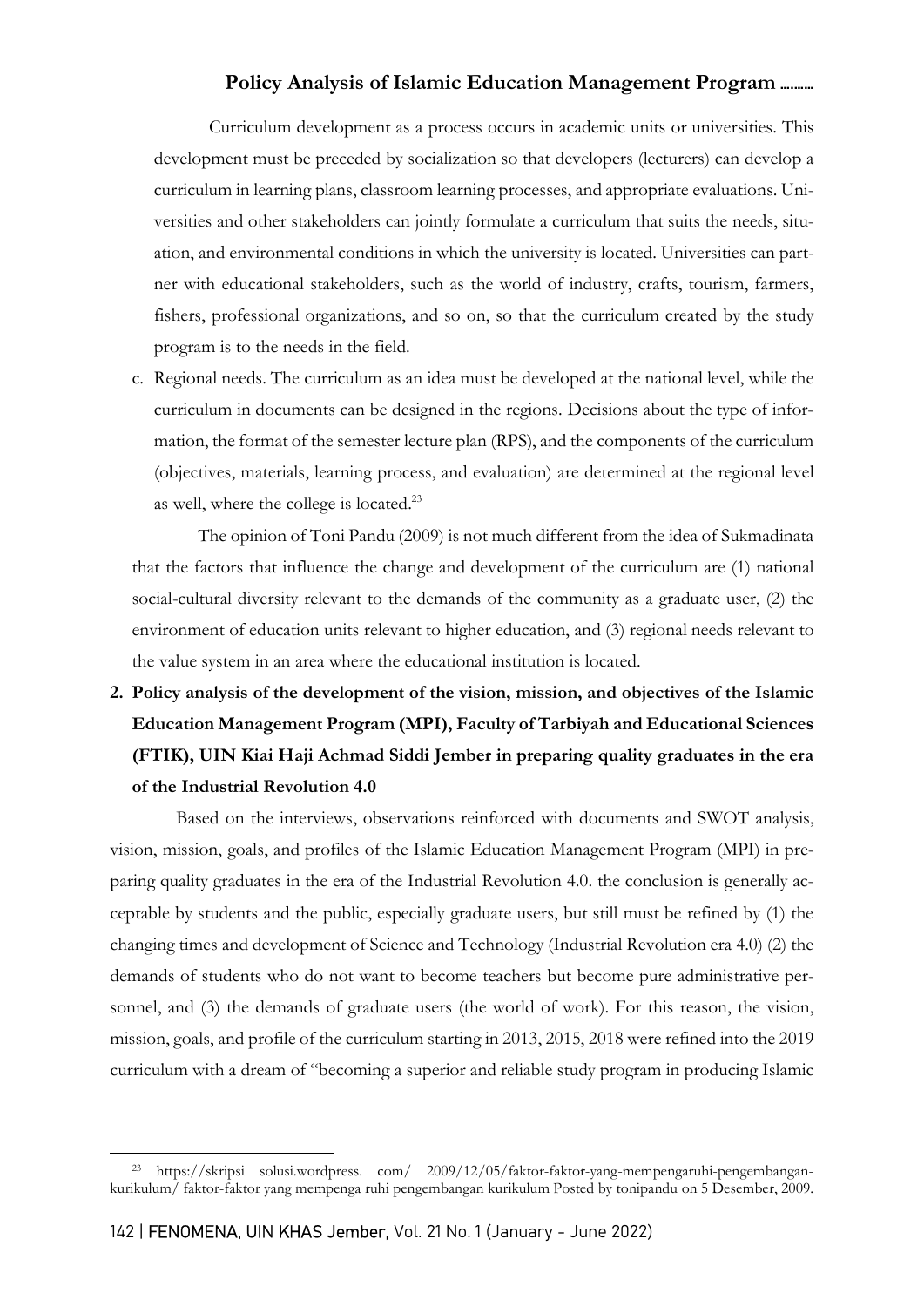education staff scholars who are experts in the field of Information Technology (IT) - based education administration in 2025".

The research findings are by the stages of the mechanism for preparing the vision and mission that has been formulated from academic texts (SWOT analysis, needs analysis (Market Signal), target achievement indicators), as well as the vision of the faculty and study programs that have been agreed by the internal parties, namely the Rector, Vice-Rector, Dean, vice dean, chairman of the Study Program of the Faculty of Education and teacher training, and representatives of Islamic education management lecturers, chairpersons of institutions, chairpersons of UPT, Deans, lecturers, Educational Personnel, and students. Then the analysis of the relationship between the vision, mission, objectives, and profile of the Islamic Education Management Program (MPI), Faculty of Tarbiyah and Educational Sciences (FTIK), UIN Kiai Haji Achmad Siddiq Jember is as follows:

The Islamic Education Management Program (MPI) in 2013, 2015, 2018, and last in 2019 is "to be a superior and reliable study program in producing Islamic education staff scholars who are experts in information technology-based education administration in 2025".

This vision contains statements related to:

a. Types of output produced, namely: graduates,

- b. Output standards obtained, namely: competitive and competitive in managing educational institutions, by its expertise in the field of Education Administration, both statements contained in the vision of the Islamic Education Management Program (MPI) above will be achieved through the implementation of the mission set, namely:
	- 1) Carrying out education and teaching designed to produce graduates ready to become educational personnel experts in educational administration excel in Information Technology (IT) and management.
	- 2) Carry out research in comprehensive and applicable education management.
	- 3) Carrying out community service, especially in developing the substance of Islamic education management that is proactive and anticipatory in facing and solving problems that grow and develop in society.
	- 4) Establish cooperation with educational institutions, government institutions that handle education, and related institutions both domestically and abroad to develop the substance of Educational Management.

Vision, mission, goals, and profile are no problem. As for the Islamic Education Management Program (MPI) shape in 2015, there is still an alternative profile for becoming a Pai teacher. There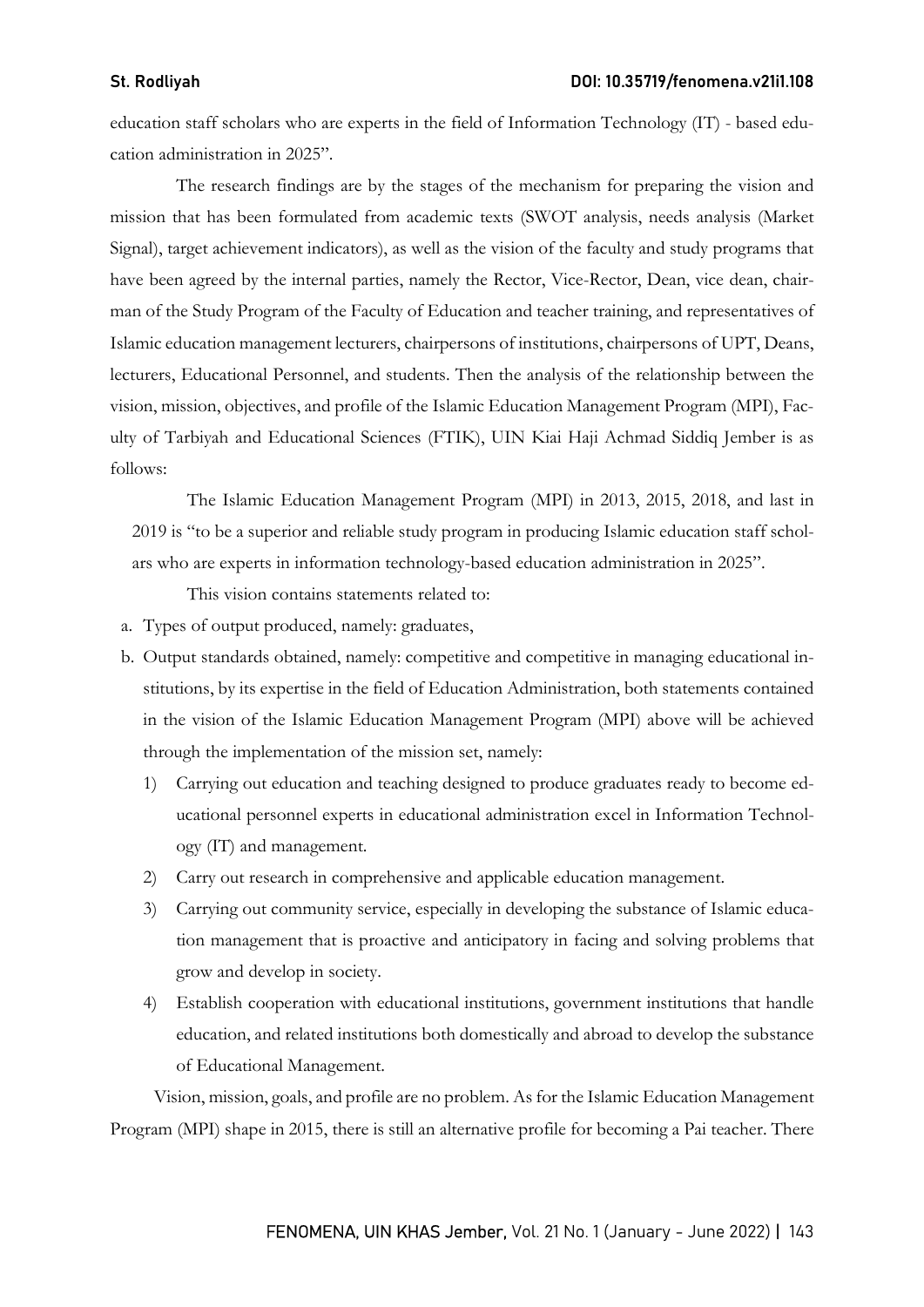is no alternative profile for becoming a PAI teacher in 2018 and 2019, the Islamic Education Management Program (MPI) profile. His profile has adjusted the decision of the Director-General of Islamic education No. 2500 of 2018 on the standard of Graduate competence and learning achievements of undergraduate study programs at Islamic religious universities and Islamic Religious faculties at universities, namely: (1) become educational administrative personnel, (2) Become a research assistant, and (3) become an assistant educational consultant.

The Islamic Education Management Program (MPI) curriculum is designed not only by involving academics and experts but also by asking for input from several community components, including lecturers, students, school and madrasah managers, alumni, and authorized officials. To determine the suitability of the design, content, and implementation of the curriculum with the demands and needs of stakeholders (students, guardians of students, users of graduates, and alumni), then evaluate/feedback in several ways, namely:

- a. Evaluation of students is done in two ways, structured and unstructured. Structured is done by conducting a planned curriculum review at least every year. While the formless is done using informal dialogue between students and lecturers and academic advisor lecturers (DPA), the results are delivered to the chairman of the MPI program at the meeting of lecturers of the study program.
- b. Evaluation of alumni is done by providing questionnaires and written input about the demands and needs that need to be responded to by the MPI program. In addition, there were also discussions and seminars on curriculum development both internally and externally
- c. Evaluation of users or prospective users graduates. This evaluation is carried out when students finish implementing field experience practice (magang) in schools/madrasah/ Mora offices/kemendiknas/per USDA. In addition, the head of the MPI study program conducted research on alumni and graduated users (director of Madrasah and principal) to determine the quality of performance of graduates who work as educational administration personnel (MPI study program form in 2019).
- 3. Curriculum Development Policy Analysis On Quality Improvement Strategy Islamic Education Management Program (MPI), Faculty of Tarbiyah and Educational Sciences (FTIK), UIN Kiai Haji Achmad Siddiq Jember in preparing quality graduates in the era of Industry Revolution 4.0

Based on the results of interviews, observations, and strengthened with documentation, then the Curriculum Development Policy Analysis on the quality improvement strategy of the Islamic Education Management Program (MPI) Faculty of Education and teaching science UIN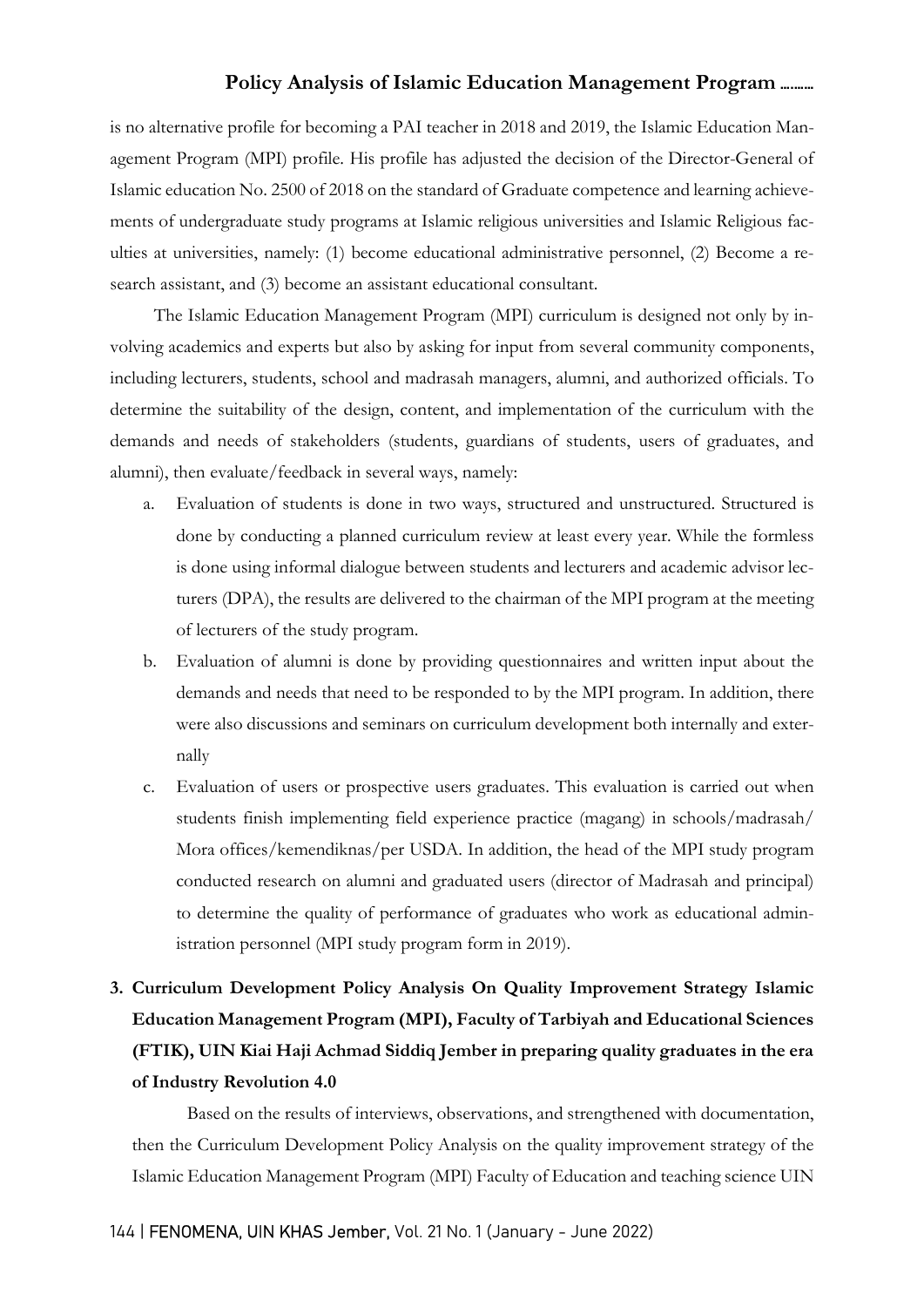Kiai Haji Achmad Siddiq Jember in preparing quality graduates in the era of industry Revolution 4.0 using (1). implement quality learning by compiling the curriculum in accordance with the profile of the study program and implement the management principle of "the righ man on the place " in the distribution of lecture points to the dosen, (2) compile an excellent syllabus and RPS in accordance with standart, 2) conduct monitoring and evaluation of learning implemented by dosen through evaluation lecture by students (EDOM) and LPM, (3) , (5) fulfilled reference books MPI program maximally on standart, (6) evaluation of attendance of dosen and students online, (7) training of ICT-based computer applications, (8) training of entrepreneurship, (procurement and publication of National Journal OJS MPI program accredited, (9) writing of books teaching subjects for lectures of MPI program, (10) competitive research for dosen and students, and (11) competitive devotion for dosen and students the Faculty of education and teaching Sciences UIN Kiai Haji Achmad Siddiq Jember, (12) enter the Association of MPI Program (PPMPI), (13) establish cooperation with various parties both domestic and foreign, (14) implement appeal studies for dosen and students, and (15) provide a lot of observation and practice tasks on the core lecture points of the Islamic Education Management Program (MPI).

The above findings correspond to Khuroiroh's thesis research titled" Strategy to Improve the Quality of Education Through the Fulfillment of Education and Education Standards at MTs Miftahul Anwar 2014". The result is that applying the management of educators and education to improve the service in a school is not easy. Many factors support and hinder. Factors that support the service to the teaching participants are the facilities provided to the teaching participants, such as classrooms, learning media, human resources appropriate to their field, and other means of resident infrastructure. At the same time, the hindering factor is the lack of support from each party in helping to launch the existing process.<sup>24</sup>

The above findings also correspond to the Theory of Nur Hasan (1994: 390), saying that based on the quality of education's characteristics, then indicators can be quantified between the board of education capable of low quality of education. The hands or criteria that can be used as a gauge of the quality of Islamic education in this framework are:

- a. Result of education
- b. Direct result of education. It is this direct result that is used as a counterpoint to anecdotes, rating scales, and attitude scales,
- c. Educational process
- d. Input instrument is a device interacting with raw input (student), and

<sup>24</sup> https://www.google.com/search?q=Tesis+Khuroiroh+dengan+judul+%E2%80%9CStrategi +peningkatan +mutu+pendidikan+melalui+pemenuhan+standart+ Tenaga+Pendidkan+dan+Kependidikan+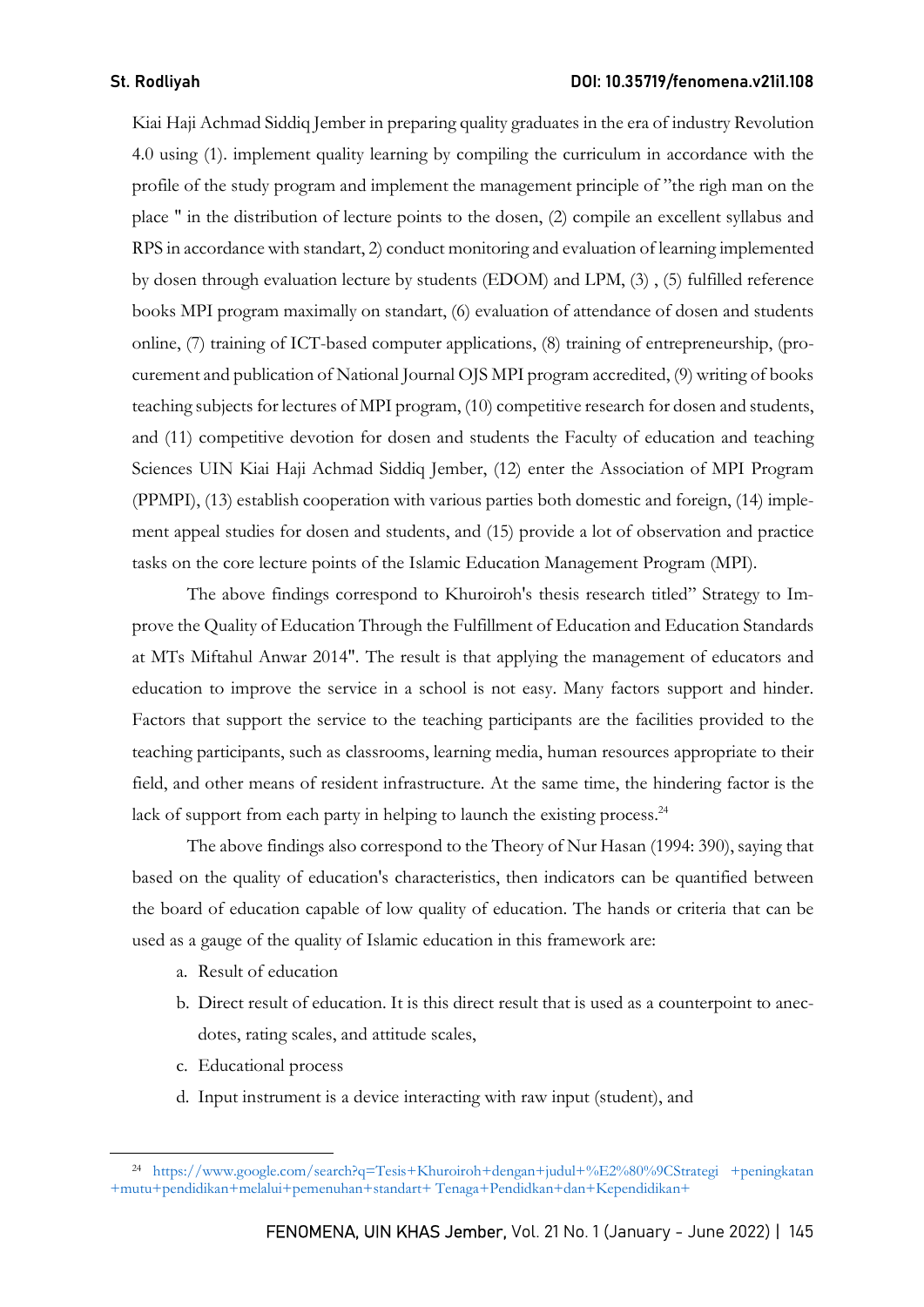e. Raw input and environment.

In this indicator, education has a massive impact on the managerial process of education with the flow of quality performance of education itself. This means that the quality meter of Education directs the management of educational institutions.

The organizational pattern of such quality of education leads to the efforts of educational institutions to create educational processes that produce competitive outputs to the expectations of stakeholders. Therefore, various inputs and processes need to refer to the quality of education results (work) to be achieved, especially standards that have been agreed upon while still wanting to map customers and resources that can serve them.

### Conclusion

Factors affecting the Curriculum Development Policy of the Islamic Education Management Program (MPI), Faculty of Tarbiyah and Educational Sciences (FTIK), UIN Kiai Haji Achmad Siddiq Jember in preparing quality graduates in the era of Industry Revolution 4.0 is due to (1) the change of times and the development of science and technology (IPTEK), (2) the existence of government policies on curriculum based on them, (4) the demands of society as a graduate user as well as the demands of the world of work that requires graduates to have competency in the field of IT, (5) due to the turn of leaders at the institute level, (6) the demands of human resource improvement (HR) to usher in the era of the Industrial Revolution 4.0

Analysis of vision, mission, purpose, and profile of Islamic Education Management Program (MPI) in preparing quality graduates in the era of Industrial Revolution 4.0. Students and society can already accept conclusions in general, especially users of graduates, but still must be perfected by (1) the changing times and the development of IPTEK (the era of Industrial Revolution 4.0), (2) the demands of students who do not want to become teachers but become a pure administrative force, and (3) the demands of users of graduates (world of work). To that end, the vision, mission, purpose, and profile of the curriculum from 2013, 2015, 2018 were perfected into the 2019 curriculum with the idea "to be superior and trusted study program in producing master of Islamic education who is expert in the field of administration of Education based on information technology (IT) and Islamic values of the archipelago in 2025".

Curriculum Development Policy Analysis on Islamic Education Management Program (MPI), Faculty of Tarbiyah and Educational Sciences (FTIK), UIN Kiai Haji Achmad Siddiq Jember in preparing quality graduates in the era of industry Revolution 4.0 using (1). implement quality learning by compiling a curriculum in accordance with prodi profile by implementing the management principle of "the righ man on the place" in the distribution of lecture points to the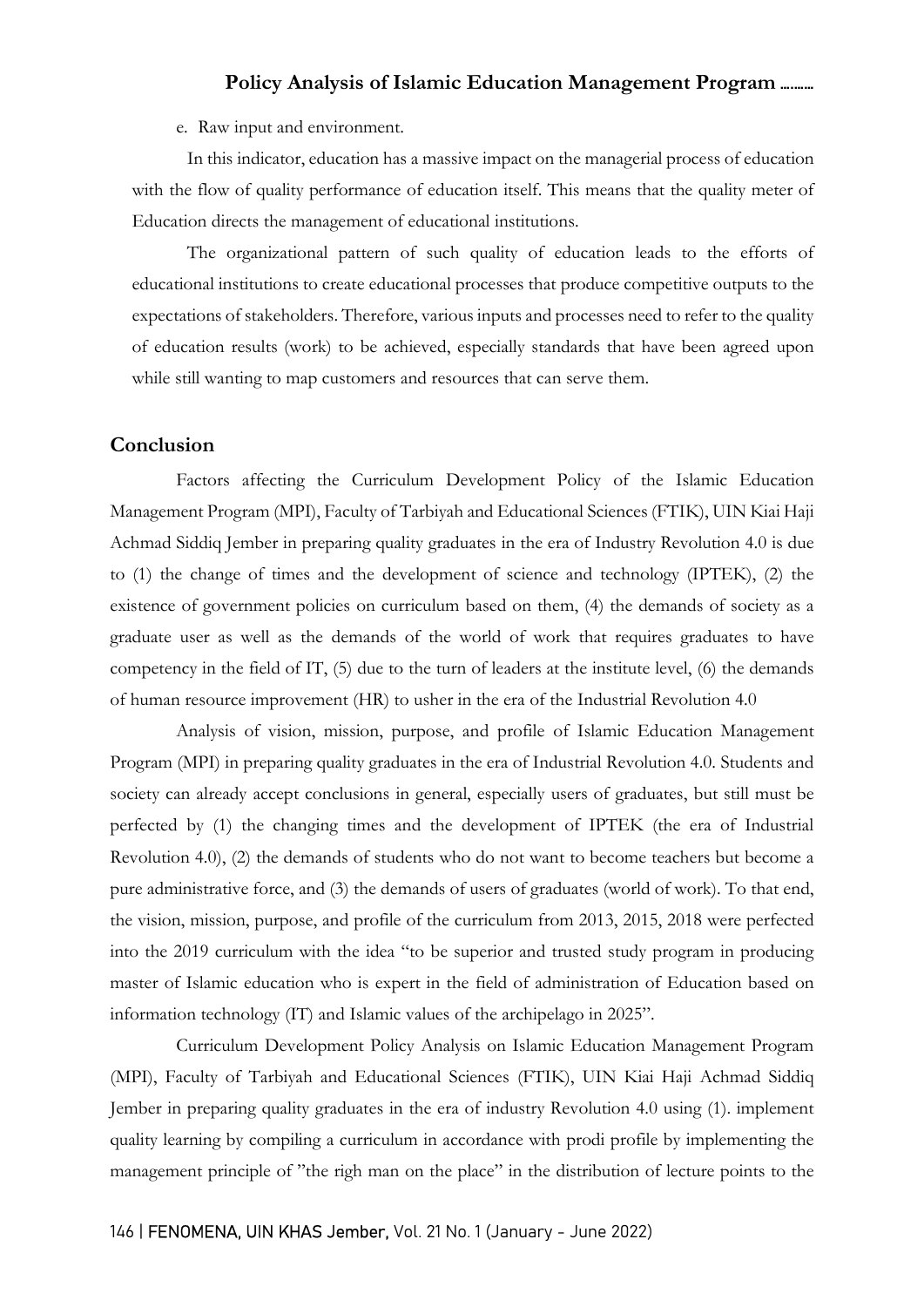dosen, (2) compile an excellent syllabus and RPS in accordance with standart, (3) conduct monitoring and evaluation of learning implemented by dosen through EDOM and LPM as quality assurance institutions, (4) conduct audit of learning for young dosen, (5) MPI maximally on Standart, (6) evaluation of online attendance of dosen and students, (7) training of ICT-based computer applications and training of entrepreneurship, (8) procurement and publication of the National Journal OJS prodi MPI accredited , (9) writing books teaching subjects for dosen-dosen Prodi MPI, (10) research and devotion of competitive society for dosen and Students Islamic Education Management Program (MPI), (11) establish cooperation with various parties both domestic and foreign, (12) , and (13) a lot of observation and practice tasks on the core lecture points of the Islamic Education Management Program (MPI), and (14) entered the association members prodi Islamic Education Management Association (PPMPI) Indonesia.

### References

- Ahmad, Dkk., Pengembangan Kurikulum. Untuk IAIN dan PTAIS Semua Fakultas dan Jurusan, Bandung : Pustaka Setia, 1998.
- Ali, Muhammad, Pengembangan Kurikulum di Sekolah. Bandung: Sinar Baru Algensindo, 2009.
- Asnawi, M. Rosul, Strategi meningkatkan Lulusan Bermutu di Perguruan Tinggi. Jurnal. Makara, Sosial Humaniora, Vol. 9. No.2 Desember 2005.
- Asnawi, M. Rosul, Strategi meningkatkan Lulusan Bermutu di Perguruan Tinggi. Jurnal. Makara, Sosial Humaniora, Vol. 9. No.2 Desember 2005.
- Dakir, Perencanaan dan Pengembangan Kurikulum, Jakarta : PT Rineka Cipta, 2004.
- Depdiknas, Ringkasan Kegiatan Belajar Mengajar. Jakarta: Depdiknas, 2002.
- E. Mulyasa, Implementasi Kurikulum Tingkat Satuan Pendidikan (Kemandirian Guru dan Kepala Sekolah), Bumi Akasara,Jakarta:2008.
- Engkoswara dan Aan Komariah, Administrasi Pendidikan. Bandung : Alfabeta, 2011.
- Hamalik. Oemar, Kurikulum dan Pembelajaran, Jakarta : Bumi Aksara, 2011.
- Hasbullah, Kapita Selekta Pendidikan Islam. Jakarta: Grafindo Persada, 1996.
- Hermawan, A. Heris, Filsafat Pendidikan Islam, Jakarta : Direktorat Jenderal Pendidikan Islam Departemen Agama RI, 2009.
- Nata, Abudin, Modernisasi Pendidikan Islam di Indonesia Jakarta: UIN Jakarta Press, 2006.
- Nurdin, Peningkatan Sumber Daya Manusia melalui Pendidikan Islam, Dinamika Ilmu, Vol. 11 N0. 2, 2011.
- Sallis, Edward, Total Quality Management in Education. Jogjakarta: IRCiSoD, 2008.